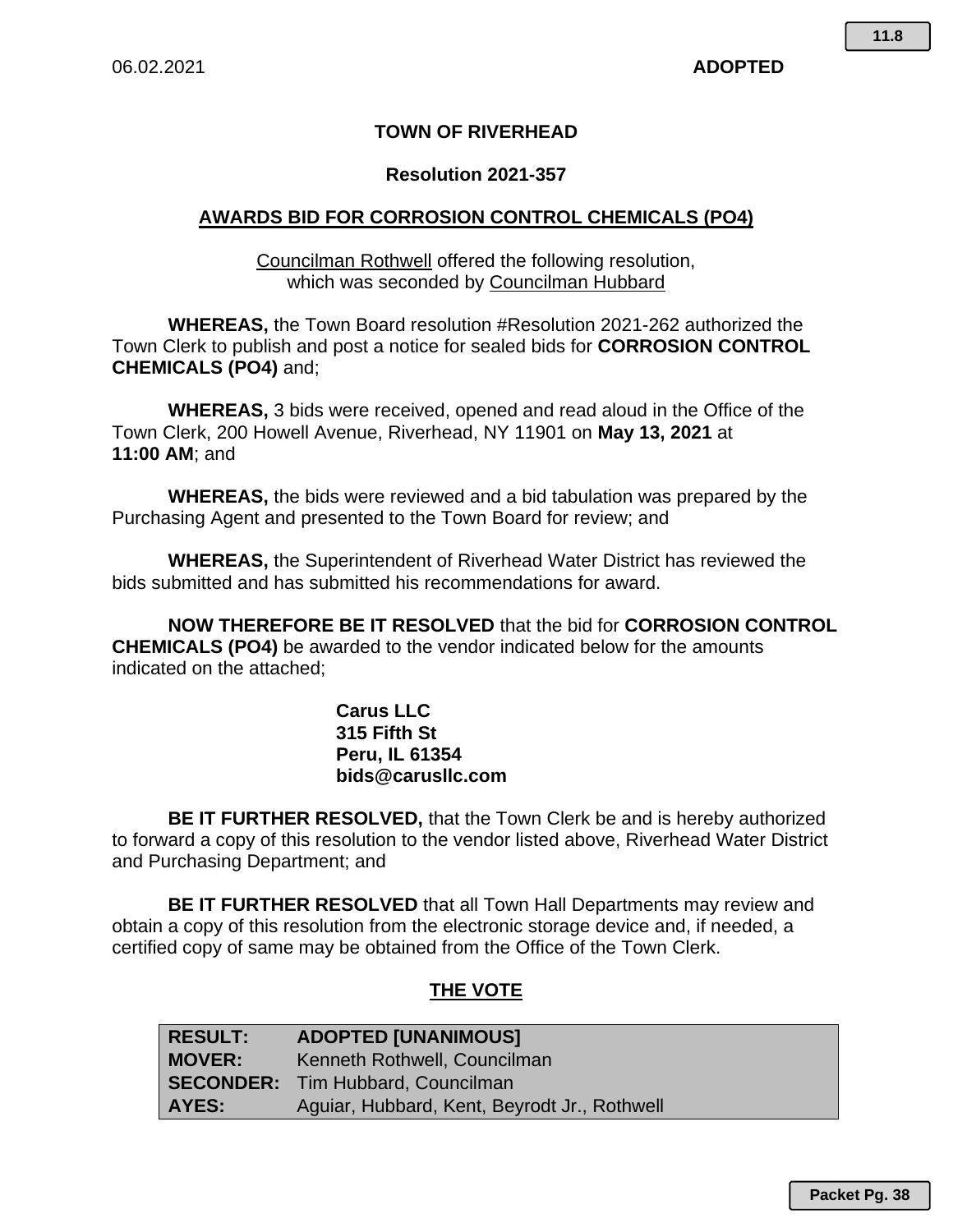## **FISCAL IMPACT STATEMENT OF PROPOSED RIVERHEAD TOWN BOARD LEGISLATION**

| Type of Legislation<br>Resolution x<br>А.<br>Local Law                                                                                                                                                                                                                     |                                                   |                    |  |
|----------------------------------------------------------------------------------------------------------------------------------------------------------------------------------------------------------------------------------------------------------------------------|---------------------------------------------------|--------------------|--|
| Title of Proposed Legislation: Awards Bid for Corrosion Control Chemicals (PO4)<br>В.                                                                                                                                                                                      |                                                   |                    |  |
| Purpose of Proposed Legislation:<br>C.                                                                                                                                                                                                                                     |                                                   |                    |  |
| Will the Proposed Legislation Have a Fiscal Impact?<br>Yes x<br>D.<br>No                                                                                                                                                                                                   |                                                   |                    |  |
| If the answer to section D is "yes", select (a) or (b) below and initial or detail as applicable:<br>Е.                                                                                                                                                                    |                                                   |                    |  |
| The fiscal impact can be absorbed by Town/department existing resources set forth in approved Town Annual Budget x<br>(a)<br>(example:routine and budgeted procurement of goods/services)*if selecting E(a), please initial then skip items F,G and<br>complete H,I and J; |                                                   |                    |  |
| or<br>The description/explanation of fiscal impact is set forth as follows:<br>(b)                                                                                                                                                                                         |                                                   |                    |  |
| If the answer to E required description/explanation of fiscal impact (E(b)), please describe total Financial Cost of Funding over<br>F.<br>5 Years                                                                                                                         |                                                   |                    |  |
| <b>Proposed Source of Funding</b><br>G.<br>Appropriation Account to be Charged: EW1-8-8320-415-000-00000                                                                                                                                                                   |                                                   |                    |  |
| <b>Grant or other Revenue Source:</b>                                                                                                                                                                                                                                      |                                                   |                    |  |
| Appropriation Transfer (list account(s) and amount):                                                                                                                                                                                                                       |                                                   |                    |  |
|                                                                                                                                                                                                                                                                            |                                                   |                    |  |
| H. Typed Name &<br>Title of                                                                                                                                                                                                                                                | I. Signature of Preparer                          | J. Date<br>5/19/21 |  |
| Preparer: Teresa<br><b>Baldinucci</b>                                                                                                                                                                                                                                      |                                                   |                    |  |
|                                                                                                                                                                                                                                                                            | eresa Baldinucci<br>6/2/2021<br>Teresa Baldinucci |                    |  |
| K. Accounting Staff<br>Name & Title                                                                                                                                                                                                                                        | L. Signature of Accounting Staff                  | M. Date<br>5/26/21 |  |
| William Rothaar,<br>Accounting                                                                                                                                                                                                                                             | William Rothans                                   |                    |  |
| Department                                                                                                                                                                                                                                                                 | <b>William Rothaar</b>                            |                    |  |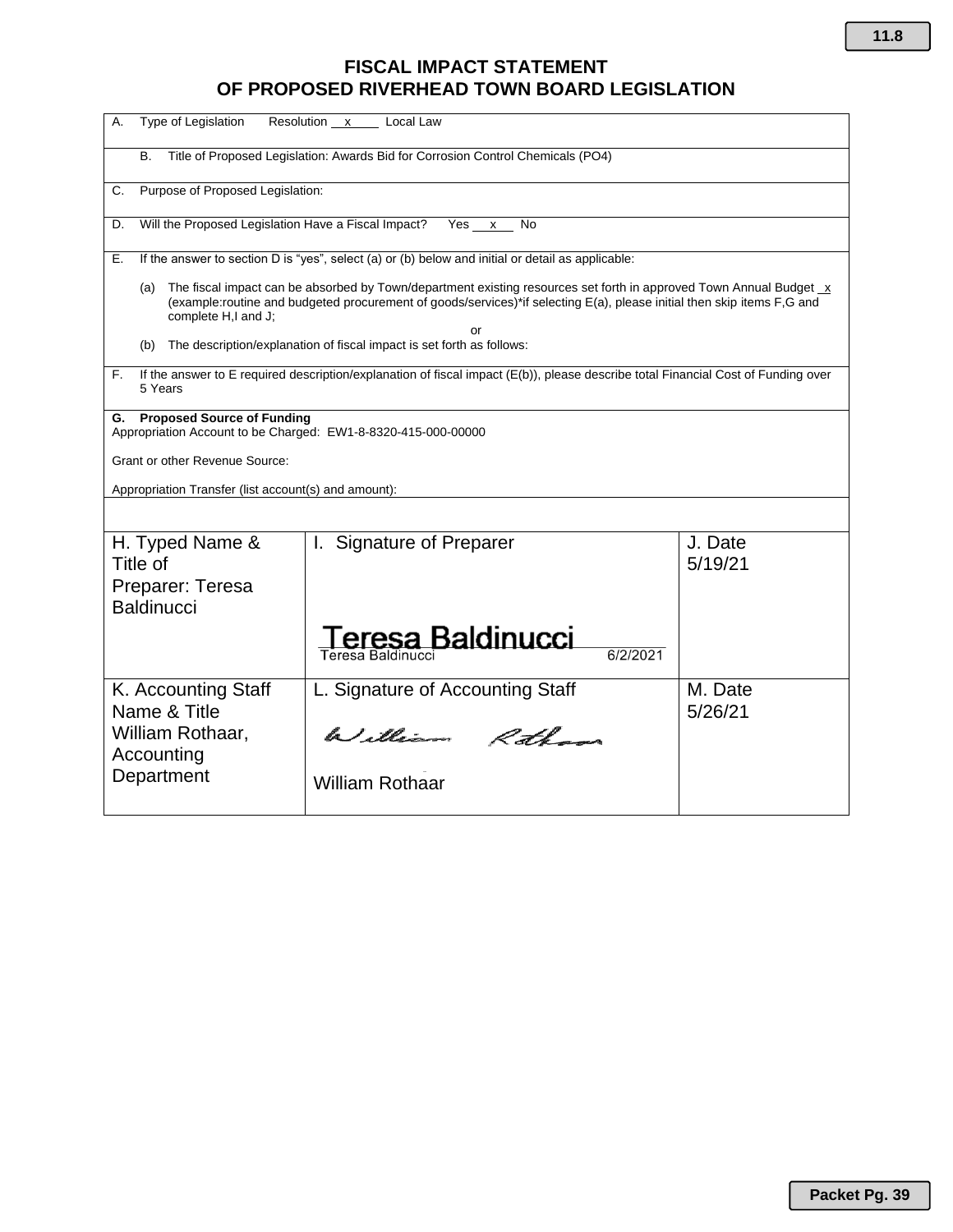# **TOWN OF RIVERHEAD**

**Yvette Aguiar, Supervisor** 200 Howell Avenue Riverhead, NY 11901-2596 631-727-3200

## **BID FOR: CORROSION CONTROL CHEMICAL (PO4)**

BID #RWD-2021-19

Carus LLC

**BIDDERS NAME** 

Samantha Pumo

CONTACT

315 Fifth Street **BIDDERS ADDRESS** 

Peru, IL 61354

CITY, STATE, ZIP

| $(800)$ 435-6856 | 815-224-6697 |
|------------------|--------------|
| PHONE NUMBER     | FAX NUMBER   |

bids@carusllc.com

**E-MAIL ADDRESS** 

In compliance with your advertisement for bids to be opened on May 13, 2021, and subject to all conditions thereof, the undersigned hereby proposes to furnish the item(s) and/or service(s) itemized in this proposal in accordance with the Notice to Bidders, General Information Agreement and Specifications contained herein on the Bid Proposal Form attached.

Bidder certifies that the prices quoted herein do not include Federal Excise Tax or any Federal, New York State or City Sales Tax and are not higher than prices charged to any governmental or commercial consumer for like merchandise and/or service; and all prices include shipping and freight charges to any Municipal building or site within the Town of Riverhead.

Respectfully submitted,

Signature

Barbie Smith/Inside Sales Manager **Printed Name/Title** 

May 10, 2021 Date

### THIS PAGE MUST BE COMPLETED, SIGNED, AND RETURNED WITH BID

THIS WILL BE A NON-PUBLIC BID OPENING DUE TO THE COVID-19 STATE OF DISASTER EMERGENCY DECLARED FOR THE STATE OF NEW YORK. A BID TABULATION WILL BE POSTED TO THE TOWN'S WEBSITE AFTER THE BID OPENING.